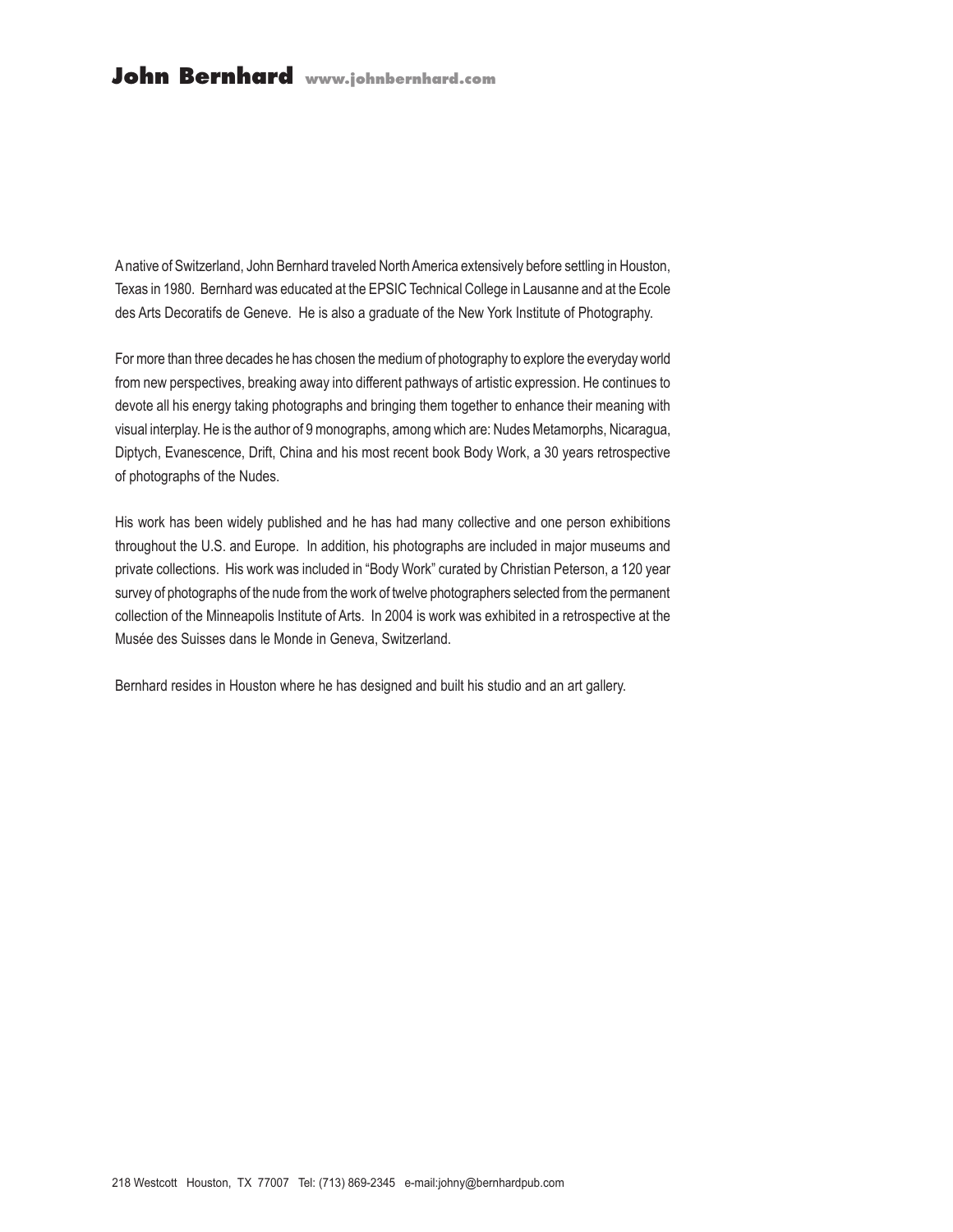## **SOLO EXHIBITIONS**

| 2009 | . Bernhard Studio, Houston, Tx, Celebrated Artist of the month of Francophonie - a 30 years retrospective |
|------|-----------------------------------------------------------------------------------------------------------|
|      | "Body Work" sponsored by the French Cultures Festival and the Consulate General of Switzerland.           |
| 2008 | . DeFrog Gallery, Houston, Tx, CHINA: Travel Notes, Part of FOTOFEST '08                                  |
|      | · Musée des Suisses dans le Monde, Geneva, Switzerland, ROAD TRIP,                                        |
|      | An American Journey, work commissioned and part of "Small Number-Big Impact"                              |
|      | The Swiss immigration to the USA exhibition.                                                              |
| 2006 | . DeFrog Gallery, Houston, Tx, Transition, with Robert A. Schaefer Jr.,                                   |
|      | Part of FOTOFEST 2006, Sponsored by the Consulate General of Switzerland.                                 |
| 2005 | . Krisal Galerie, Geneva, Switzerland, DIPTYCH and NUDES                                                  |
|      | . The Nest Gallery, Galveston, Tx, Etat d'Ame & Evanescence                                               |
| 2004 | · Musée des Suisses dans le Monde, Château de Penthes, Geneva, Switzerland,                               |
|      | 20 years Retrospective Exhibition, September through December                                             |
|      | • Bernabe Somoza Gallery, Houston Tx, Nicaragua, A Journey, Part of FOTOFEST 2004                         |
|      | • Alliance Francaise, Houston, Tx, DIPTYCH - Part of FOTOFEST 2004                                        |
|      | . DeFrog Gallery, Houston, Tx, Etat d'Ame, Sponsored by the Federal Department of Foreign                 |
|      | Affairs of Switzerland, Section Culture and UNESCO and the Consulate General of Switzerland               |
| 2003 | • Gerhard Wurzer Gallery, Houston, Tx, Nicaragua, A Journey to Remember - September                       |
|      | . Abraham & Villarreal Gallery, Houston, Metamorphs, Evanescence, Male nude series - March                |
|      | • Escarpa Gallery, Houston, Tx, DIPTYCH and Nudes Metamorphs series - Jan. through April                  |
| 2002 | • DeFrog Gallery, Houston, Tx - DIPTYCH - Part of FOTOFEST 2002                                           |
| 2000 | • L'Atelier d'Art Galerie, Arles, France, - part of Rencontres Internationales de la Photographie         |
|      | • Galerie Mina, Houston, Texas - Nudes, A retrospective                                                   |
|      | • DeFrog Gallery, Houston, Texas - Nudes Metamorphs - Part of FOTOFEST 2000                               |
|      | • Hotel de Ville & local church (l'église St-Mengold), Huy, Belgium, "Nudes Metamorphs"                   |
|      | exhibition sponsored by the Centre Culturel de Huy.                                                       |
| 1997 | . World Fine Art Gallery, New York, N.Y. - Recent Black & White Nudes                                     |
| 1996 | . October Gallery, Houston, Texas - Part of FOTOFEST '96 - Skin Dream Nudes                               |
| 1994 | · Galerie Europa, Geneva, Switzerland - Nude Series                                                       |
|      | . Millioud Gallery, Houston - Photography, Houston / FOTOFEST: Spring '94 - Nude Series                   |
| 1990 | . The Brenda Kroos Gallery, Columbus, Ohio - Action Polo series                                           |
| 1989 | . The 2nd Annual Sally Hill Celebration of the Arts, Timmonsville, South Carolina                         |
| 1987 | . Millioud Gallery, Houston - Polo, A serie of limited edition prints                                     |
| 1985 | . Houston Center for Photography Gallery - Sidewalk Scenes                                                |
|      |                                                                                                           |

### **GROUP EXHIBITIONS**

| 2008 | . Rudolf Projects/Artscan Gallery - Beyond the Alps - 8 Swiss Artists in Texas.                  |
|------|--------------------------------------------------------------------------------------------------|
|      | Sponsored by the Swiss American Society.                                                         |
| 2007 | • Talento Bilingue - Latino Cultural Art Center, "Departures", Bodily Change Series, Houston, Tx |
| 2006 | . Houston Press / FotoFest "Interpretation of the Earth" juried Exhibit, Clark's in Houston.     |
|      | • Houston Center for Photography, Auction Preview Exhibtion, Houston, Tx                         |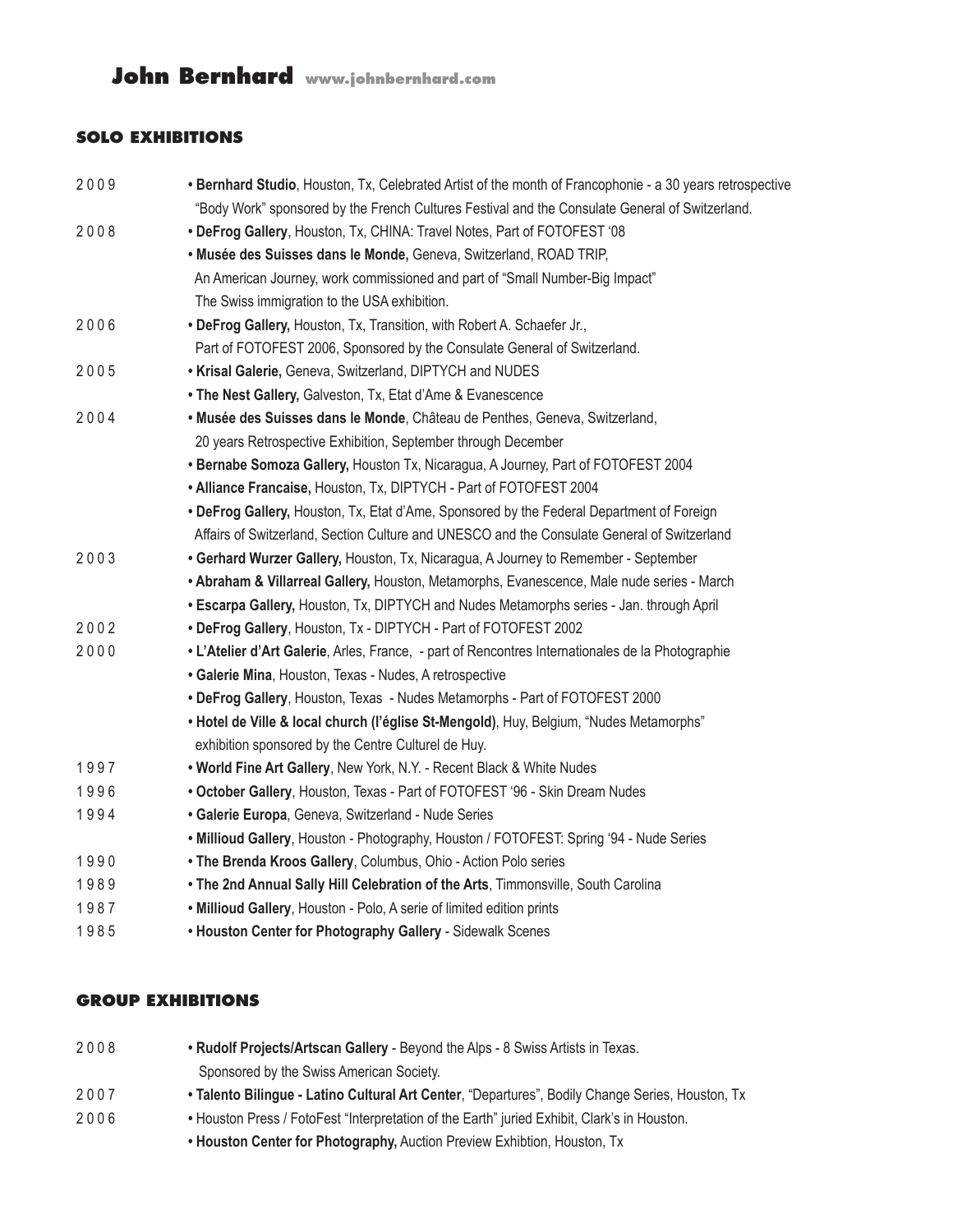## **GROUP EXHIBITIONS (Cont.)**

| 2005 | . The International Cultural Center of Texas Tech University, Lubbock, Tx,                        |
|------|---------------------------------------------------------------------------------------------------|
|      | recipient of first place award for the fifth annual juried exhibit.                               |
|      | . JPMorgan Chase Heritage Hall, Houston, Tx, "Swiss Melange" - "China Series" sponsored by        |
|      | JPMorgan Chase Bank and the Consulate of Switzerland.                                             |
|      | . Camera Obscura Gallery, Denver, CO, featured "Photographer of the Month", Diptych Series.       |
| 2003 | • Icebox Gallery, Minneapolis, MN, SKIN 2003, Juried Art Exhibit, Nudes Metamorphs - March        |
| 2002 | . Abraham & Villarreal Gallery, Houston, Tx, Nudes Metamorphs series - Nov.                       |
|      | . The National Competition Show, Austin. Tx, part of PHOTOsynthesis VIII, sponsored by TPS        |
|      | . Museet for Fotokunst, Odensee, Denmark, "Body is Required" May 2002 - Aug. 2003                 |
|      | • Gremillion Gallery, Houston Center for Photography 3rd Annual Invitational Show, Houston        |
| 2001 | • J.J. Brookings Gallery, San Francisco, "Sense"                                                  |
|      | • Les Rencontres International, Arles, France, - Hotel de Divonne, Indepedent group show          |
|      | . Arles off, France, - work selected from Juried Competition by Texas Photographic Society,       |
|      | 2nd year tour.                                                                                    |
|      | . Annual Photo Festival, Perpignan, France, invite d'honneur with Itinerance, l'art en mouvement. |
|      | . Williams Tower Gallery, Houston Center for Photography 2nd Annual Invitational Show, Houston    |
|      | . Minneapolis Institute of the Arts, Selection of nudes from the Museum's collection.             |
| 2000 | . Windows on Houston, "POLO" work selected by competition from 400 submissions, exhibited for     |
|      | two years at Bush International Airport, Houston, TX.                                             |
|      | . Arles off, France, - work selected from Juried Competition by Texas Photo Society & Itinerances |
|      | . Houston Center for Photography, 1st Annual Invitational Show, Houston, TX.                      |
| 1999 | . The Roland Jones Memorial Gallery - part of Viewpoint 1999 BCCFA, Clifton, Texas - Nudes        |
|      | . 8th Annual Governor's Exhibition at Laughing at the Sun Galllery, Austin                        |
|      | . Tarrytown Gallery, Auction print exhibition for the Texas Photographic Society, Austin          |
| 1998 | . St. Edwards University, 13th Annual Members Show, Texas Photographic Society, Austin, TX        |
|      | . Southwest School of Art & Craft, 7th Annual Governor's Exhibition at the, San Antonio, TX       |
| 1997 | . The Roland Jones Memorial Gallery - part of Viewpoint 1997 BCCFA, Clifton, Texas - Nudes        |
| 1996 | . Institute of Texan Cultures, 5th Annual Governor's Exhibition, , San Antonio, Texas - Nudes     |
|      | . Abney Gallery, New York, New York - Spirit, Libido and Love                                     |
|      | • Center for Contemporary Art, 5th Annual Governor's Exhibition, Abilene, Texas - Nudes           |
| 1995 | . Wunderlich Gallery, Austin, Texas - Sponsored by The Texas Photographic Society - Nude Series   |
| 1994 | . Millioud Gallery, Houston - Photography, Houston / FOTOFEST: Spring '94 - Nude Series           |
| 1987 | • Decorative Art Center, Art Director's Club of Houston Portfolio Show                            |
| 1986 | • Decorative Art Center, Art Director's Club of Houston Portfolio Show                            |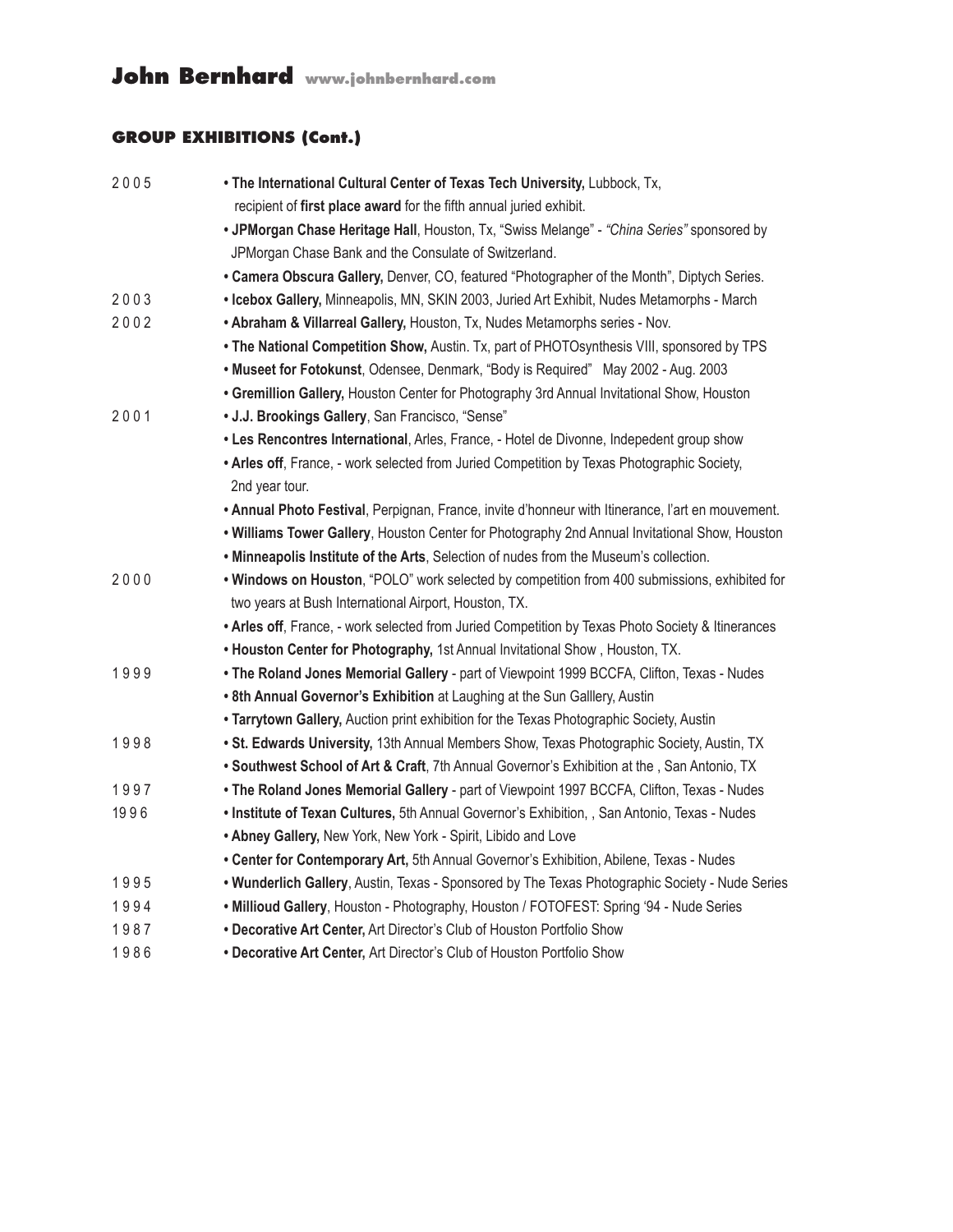#### **SELECTED LIST OF WORK PUBLISHED OR REVIEWED**

- **NUDE BIBLE**, Published by Tectum Publishers, Belgium, p.316,317,320,321,350,376,380,381. **COMMUNICATION ARTS** - Photography Annual, Best Book Cover "drift", p.46 **HOUSTON BUSINESS JOURNAL** - Artists discover success by Pica Kahn, Dec. 22, p.25 **DOUBLE EXPOSURE MAGAZINE** - Dream & Reality - Special Interview by Robert Schaefer, Jr., Dec. 15 **FOTOFEST 2006** / Official book for the 11th International Biennial of Photography, p.36 **Houston Center for Photography**, Print Auction Catalog, p.4 **GHI** - Genève Home Info newspaper, No.1561, oct. issue,  *Portrait, "John Bernhard d'Onex à Houston"* by Charaf Abdessemed, p.32. **Swiss info** - Sept. 28, *"De l'American Dream à l'Exploration Erotique"* by Bernard Léchot. **Media expert** - Swiss photo magazine, Oct./Nov. issue, portfolio spread, cover + p.46 - 50. **swiss style MAGAZINE** - Vol.11, No. 5, p.54, *"Museums Swiss Style"*. **via** - magazine des CFF, Sept issue, p.45 **Geneve le guide** - No.73, Oct. issue, story by Patrick Stolz, editor, p.17. **Accrochages Magazine** - No.61, Oct. issue, p.10 **Profil Magazine** - No.55, Nov. issue, story by Isabelle Mercier, p.34. **Tribune des Arts** - magazine de la Tribune de Genève, No. 326, Nov. issue, p.44 **KAELE** - magazine du Léman, No. 6, Nov. issue, p.22, profile story **Tribune de Geneve** - Rives-Lac, Nov 1st, front page story by Quan Ly. **GRAPHIS** - Photo Annual - Nude, p. 126  **SWISS REVIEW magazine -** March issue, p.9 *" The body is an unexplored terrain"*. **L'Alliance**, official publication of the Alliance Francaise, Houston, May issue, p.5 Diptych Story. **FOTOFEST 2004** / Official book for the 10th International Biennial of Photography, p. 36, 63, 77 **TPS 11- The National Competition** published by the Texas Photographic Society. p. 19 **SWISS REVIEW magazine -** October issue, "The eye of an artist" full page story article. **KATALOG -** magazine of the Museet for Fotokunst, Denmark, Summer issue, *"Body is required"* story by Finn Thrane, P. 24, 27 **The Houston Chronicle**, This Week, p. 9 Profile story with review of exhibit **ART GALLERY** / Official Newsletter for the Houston Arts, cover story on Diptych **FOTOFEST 2002** / Official book for the 9th International Biennial of Photography, p.278 - 281 **Itinérances** / *Arles Off - Rencontres International* 2001, official catalog, p. 8 **Calendar "BODY WORK",** April panel page, edited by Sandra Lipshultz, published by Minneapolis Institute of the Arts, 12 photographers including Weston, Brandt, Muybridge, Lee, Bellocq, Weir, and Steichen **HEDENDAAGSE NAAKTFOTOGRAFIE 2** (FACING FEMALE NUDITY) book published by Librero Nederland b.v., p.100, 101, 155 **Star Tribune**, Minneapolis, ART section, Sept. 1, - Changes of nude, written by Christian A.Peterson **ARTS,** Magazine of the Minneapolis Institute of the Arts, June issue, p. 20-21 **Female Contemporary Nude Photography III**, book published by UDYAT, Spain, July 2000
- **Itinérances** / *Arles Off Rencontres International* 2000 official catalog, p. 3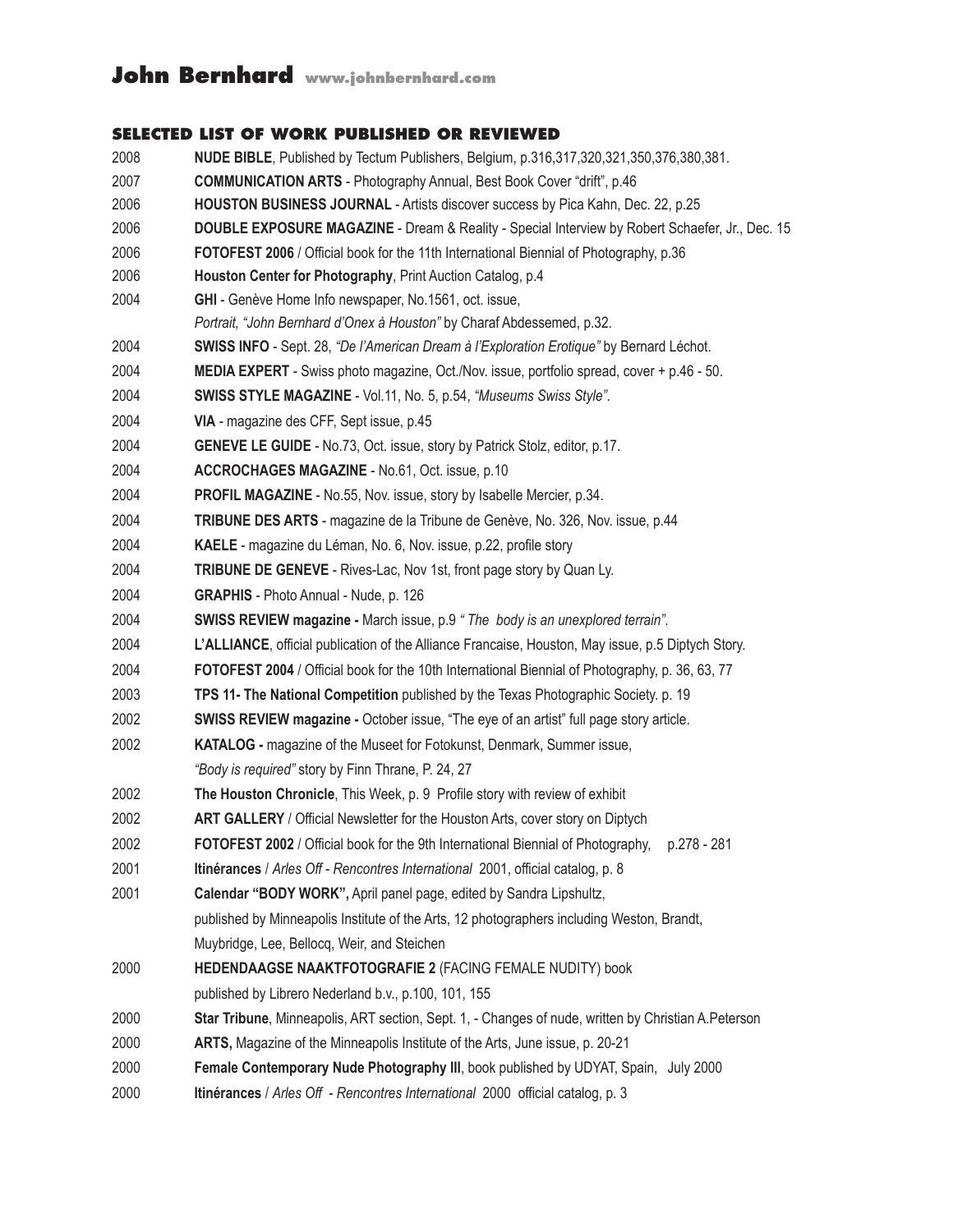### **SELECTED LIST OF WORK PUBLISHED OR REVIEWED (cont.)**

| 2000       | FOTOFEST 2000 / Official book for the 8th International Month of Photography, p.172 - 175 |
|------------|-------------------------------------------------------------------------------------------|
| 1999       | <b>LOVE &amp; DESIRE / AMOUR &amp; DESIRE / by William A. Ewing, book published by</b>    |
|            | Chronicle Books (english), by Editions Assouline (french) p.331                           |
| 1999       | <b>Desnudos Contemporaneos</b> / Contemporary Nudes, book published by UDYAT, Spain       |
| 1999       | The Photo Review, Spring 1999, Fotofest Portfolio                                         |
| 1997       | <b>ARTSPEAK Magazine, New York, critic review story on recent work</b>                    |
| 1997       | La Photografia Actual Magazine, Spain, profile and portfolio spread                       |
| 1996       | Collage of photographs of Polo published for sale on an Official Commemorative Cachet     |
|            | envelope by the U.S. POSTAL SERVICE in a limited edition of 2,000 worldwide               |
| 1994       | The Houston Chronicle, Career Profile Story, p.1 and p.4                                  |
| 1987       | The Editor's Guide to Freelance Photographers, work selected, by invitation,              |
|            | from more than 3,000 professionals                                                        |
| 1987       | <b>Photo District News Magazine, exhibition show review article</b>                       |
| 1986, 1987 | The Best of Photography Annual Books.                                                     |
| 1985       | Houston Style Magazine, Full page dedication "Picture Perfect".                           |
| 1984,85,86 | Elected head photographic judge, representing Eastman Kodak Co.,                          |
|            | for the Annual Science Engineering Fair of Houston.                                       |
|            |                                                                                           |

#### **Television and radio Appearances**

| <b>KPFT-90.1</b>  | Radio Interview, for retrospective exhibition sponsored by the French Cultures Festival, 2009   |
|-------------------|-------------------------------------------------------------------------------------------------|
| <b>RSR</b>        | Radio Suisse Romande - Interviews during Obama election Nov. 2008 and for his inauguration 2009 |
| <b>RSR</b>        | Radio Suisse Romande - Interview for Quinze Minutes,                                            |
|                   | Hurricane Hike aftermath, by Gaëtan Vannay, Sept. 2008.                                         |
| <b>RSR</b>        | Radio Suisse Romande - Selected Interview of the Bernhard family, live in Houston,              |
|                   | part of SwissConnection - A first hand report of three Swiss American families, Sept 2008       |
| <b>BLEU</b>       | Television coverage and interview at the Museum exhibition in Geneva, Nov. 2004                 |
| <b>TSR</b>        | Profiled in the documentary show "Temps Present" by Swiss Television (TSR)                      |
|                   | and French Television (TV5). Sept. 2003                                                         |
| <b>SRI</b>        | Swis Radio International - Profile interview by Bernard Léchot, Sept. 2004                      |
| <b>RSR</b>        | Radio Suisse Romande - Interview live in Houston, 3 days during hurricane Rita, 2005            |
|                   | Interview in Houston by Nicolas Vultier "An artist's view on the US elections", Nov. 2004       |
| <b>RADIO ZONE</b> | Special interview profile by Jean Musy, Geneva, Sept 2004                                       |
| <b>KPFT-90.1</b>  | Radio Interview, Nicaragua's Journey, Houston, 1984                                             |
|                   |                                                                                                 |